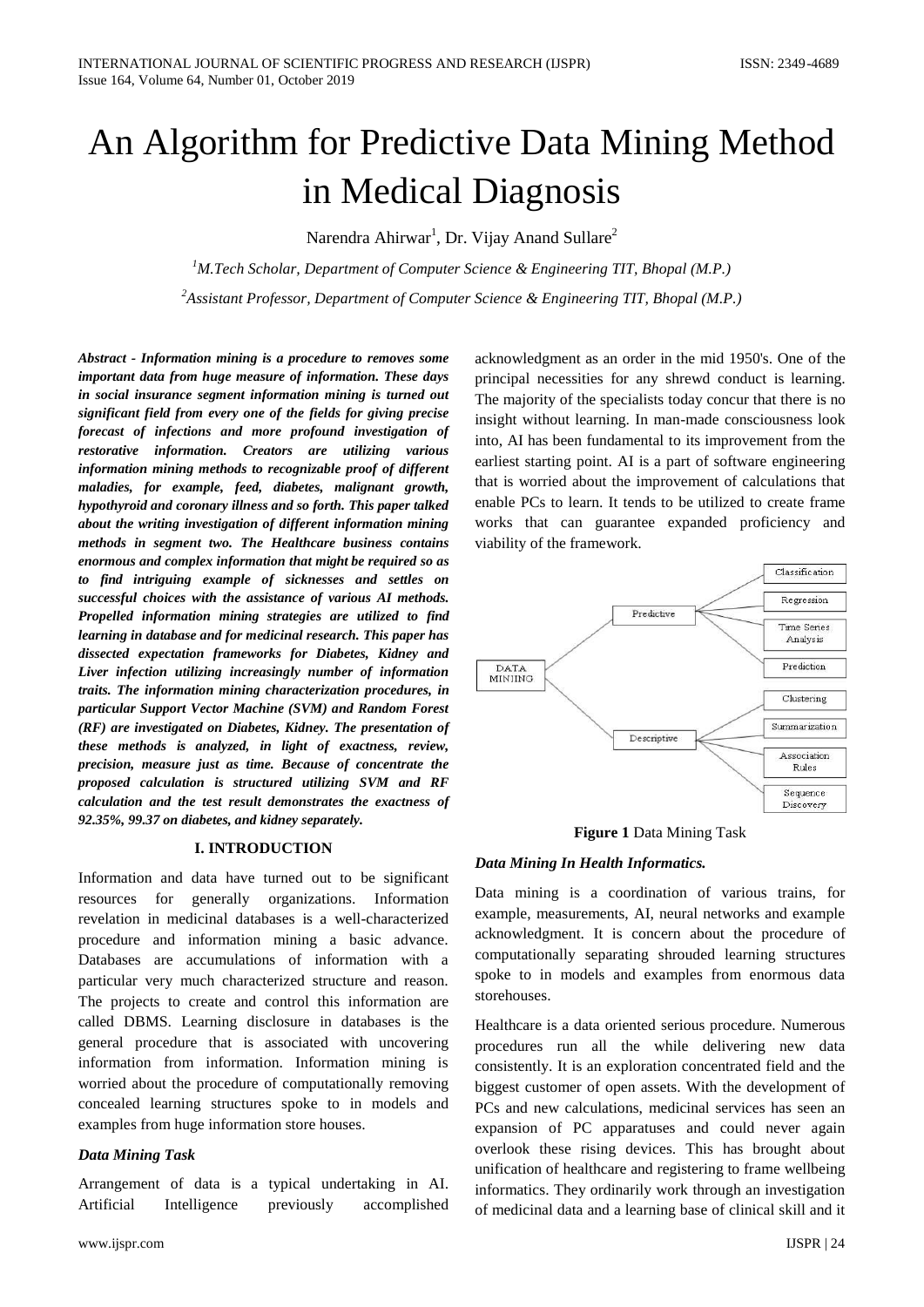is a rising field.

# *Data Mining Classification Techniques*

In the beginning of data warehousing, data mining was seen as a subset of the exercises related with the distribution center. Today, a distribution center might be a decent hotspot for the data to be mined and data mining is perceived as an autonomous action. One of the best qualities of data mining lies in its wide scope of strategies and systems that can be connected to a different issue sets. Data mining is a characteristic action to be performed on enormous datasets. Data characterization process includes learning and order. In learning, the preparation data are investigated by characterization calculations and in arrangement, test data are utilized to gauge the exactness of the order rules.



**Figure 2** Data Mining Classification Methods

# **II. LITERATURE REVIEW**

[42] Have brought up that, data mining speaks to the way toward breaking down crude data with the assistance of PC and extraction of their significance. Human services associations today are equipped for creating and gathering an enormous amount of data. This expansion in volume of data requires a programmed path for data extraction when required. The inclination for data mining application in medicinal services today is extraordinary, in light of the fact that the social insurance part is rich with data, and data mining is turning into a need. In therapeutic research, data mining starts with the theory and results are balanced as needs be. Data mining has incredible significance for zone of medication, and it speaks to far reaching process that requests intensive comprehension of necessities of the medicinal services associations. With the future improvement of data correspondence advancements data mining will accomplish its maximum capacity in the revelation of information covered up in the restorative data.

[43]Have express that medicinal data mining has extraordinary potential for investigating the shrouded examples in the data sets of the therapeutic space. These examples can be used for clinical determination. Data mining innovation gives a client situated way to deal with novel and shrouded designs in the data. Restorative conclusion is viewed as a significant yet confounded errand that should be executed precisely and productively.

Restorative science industry has colossal measure of data and propelled data mining arrangement strategies that have been generally connected in the field of therapeutic databases, especially in coronary illness forecast, and they have picked up a great deal of progress.

[44] Have outlined in their paper, machine learning has been one of the standard and improving strategies with solid techniques for arrangement and redesign dependent on recursive learning. It permits preparing and test order framework, with Artificial Intelligence. Machine learning as of late has been the advancing, solid and supporting devices in restorative area and has given most noteworthy help to anticipating sickness with right instance of preparing and testing. Programmed learning has brought a more prominent measure of enthusiasm for therapeutic area because of less measure of time for identification and less connection with patient, sparing time for patients care.

[14] As indicated by machine learning is to assemble PC frameworks that can adjust and gain from their experience. It is the area of research and as of late it has created in restorative space. The area is consequently get familiar with some errand of social insurance data, medicinal administration, persistent wellbeing the executives and so forth., Application of machine learning techniques to huge databases is called data mining. In any case, machine learning isn't only a database issue. It is likewise a piece of man-made reasoning. On the off chance that the framework can learn and adjust to such changes, the framework planner need not anticipate and give answer for every conceivable circumstance.

# **III. METHODOLOGY**

One of the interesting and critical subjects among researchers in the field of medical and programming designing is diagnosing infirmity by considering the features that have the most impact on affirmations. The subject analyzes another thought which is called Medical Data Mining (MDM). In actuality, data mining procedures use different ways, for instance, game plan and clustering to portray contaminations and their signs which are helpful for diagnosing. Underneath Figure show step required in proposed work.

#### *Support Vector Machine*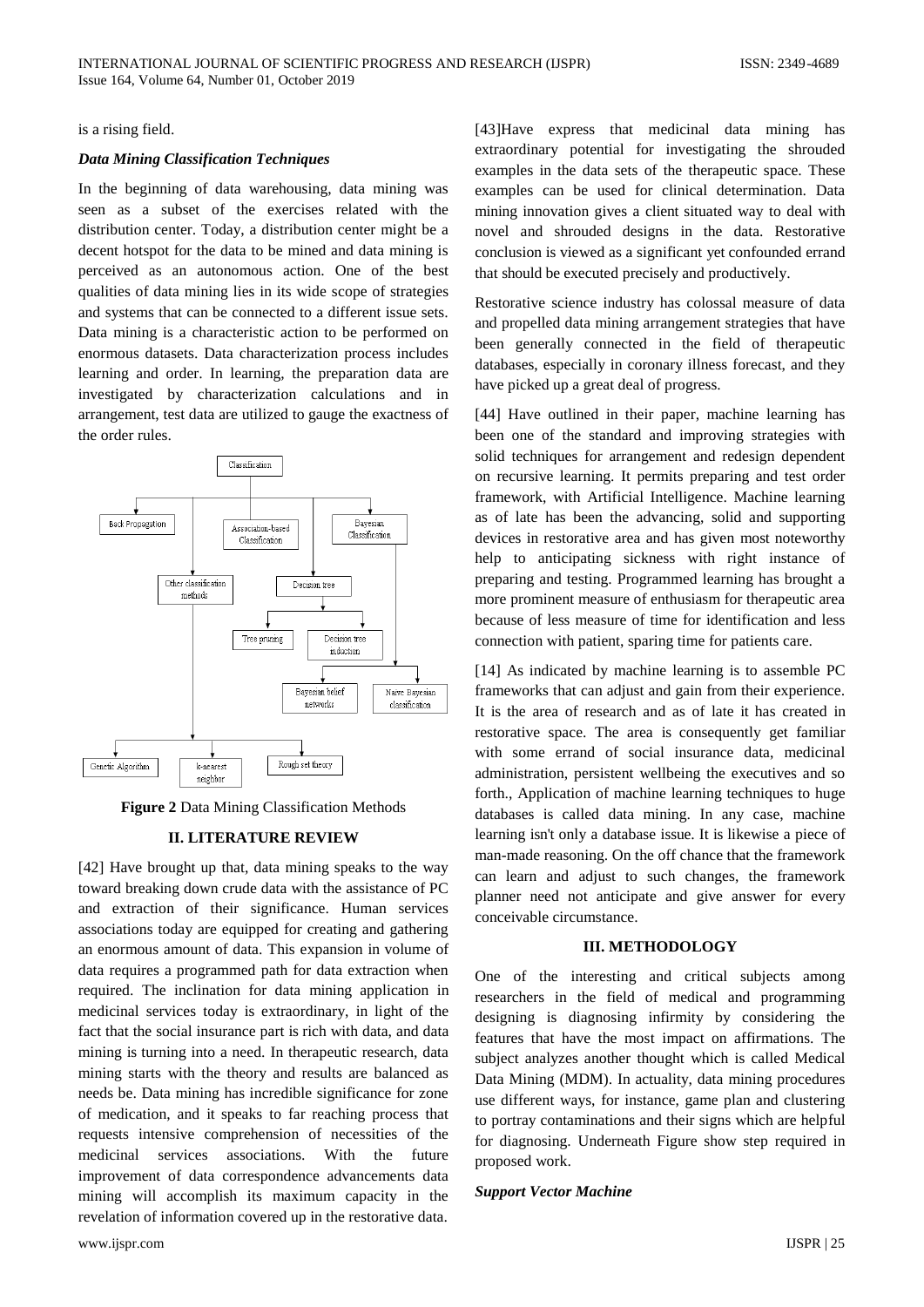Bolster vector machine is a machine learning approach that can be utilized as classifier just as for regression. SVM orders the data into various classes by discovering hyper plane (line) which isolates preparing data into classes. SVM does not over fit the data and gives best order execution regarding exactness and precision.

SVM does not make any solid presumptions on data. It indicates more proficiency for right grouping of things to come data. SVM is arranged into 2 classes for example Direct and non- Linear. In direct methodology, preparing data is isolated by line for example hyper plane.

## *Random Forest*

Arbitrary Forest calculation is equipped for playing out every arrangement and regression assignments. The essential guideline of RF is that a gathering of powerless student's met up to make a strong student. Arbitrary woodland rule utilizes sacking way to deal with structure the pack of choice trees with irregular arrangement of the data. The model is prepared couple of times on irregular example of the dataset to accomplish best expectation execution from the RF rule. In this outfit strategy of learning, the yield of all choice trees inside the RF is joined to shape a last forecast. The last forecast of the RF rule is determined in the wake of surveying the consequences of each choice tree.

Assume there are N cases inside the preparation set. At that point these N tests are taken haphazardly anyway with substitution. These examples are preparing set for development of tree. In the event that  $m < M$  is explicit. The least difficult split of this m is utilized to isolate the hub. The estimation of m is steady though developing the backwoods.

## **IV. RESULTS**

#### *Implementation Detail*

This part includes with a scientific and numerical portrayal of proposed calculation for illness discovery which is reenacted to get the exhibition of the proposed calculation. So as to assess the presentation of proposed calculation conspire, the proposed calculation is reproduced in following arrangement:

#### *Software Requirement*

WEKA-3.8. version Platform

32/64 bit Windows Operating System

#### *Datasets Input in WEKA*

|    | А                 | B   | C        | D                                  | E            | F          | G            | н  |         |
|----|-------------------|-----|----------|------------------------------------|--------------|------------|--------------|----|---------|
|    | Pregnanci Glucose |     |          | <b>BloodPresSkinThicki Insulin</b> |              | <b>BMI</b> | DiabetesPAge |    | Outcome |
| 2  | 6                 | 148 | 72       | 35                                 | 0            | 33.6       | 0.627        | 50 |         |
| 3  | 1                 | 85  | 66       | 29                                 | 0            | 26.6       | 0.351        | 31 | 0       |
| 4  | 8                 | 183 | 64       | $\mathbf{0}$                       | 0            | 23.3       | 0.672        | 32 | 1       |
| 5  | 1                 | 89  | 66       | 23                                 | 94           | 28.1       | 0.167        | 21 | 0       |
| 6  | $\mathbf{0}$      | 137 | 40       | 35                                 | 168          | 43.1       | 2.288        | 33 |         |
|    | 5                 | 116 | 74       | $\Omega$                           | 0            | 25.6       | 0.201        | 30 | 0       |
| 8  | 3                 | 78  | 50       | 32                                 | 88           | 31         | 0.248        | 26 | 1       |
| 9  | 10                | 115 | $\Omega$ | 0                                  | 0            | 35.3       | 0.134        | 29 | 0       |
| 10 | $\overline{2}$    | 197 | 70       | 45                                 | 543          | 30.5       | 0.158        | 53 | 1       |
| 11 | 8                 | 125 | 96       | 0                                  | 0            | 0          | 0.232        | 54 |         |
| 12 | 4                 | 110 | 92       | 0                                  | 0            | 37.6       | 0.191        | 30 | 0       |
| 13 | 10                | 168 | 74       | $\bf{0}$                           | 0            | 38         | 0.537        | 34 | 1       |
| 14 | 10                | 139 | 80       | $\mathbf{0}$                       | 0            | 27.1       | 1.441        | 57 | n       |
| 15 | 1                 | 189 | 60       | 23                                 | 846          | 30.1       | 0.398        | 59 | 1       |
| 16 | 5                 | 166 | 72       | 19                                 | 175          | 25.8       | 0.587        | 51 |         |
| 17 | 7                 | 100 | $\Omega$ | $\mathbf{0}$                       | 0            | 30         | 0.484        | 32 | 1       |
| 18 | 0                 | 118 | 84       | 47                                 | 230          | 45.8       | 0.551        | 31 | 1       |
| 19 | 7                 | 107 | 74       | $\mathbf{0}$                       | $\mathbf{0}$ | 29.6       | 0.254        | 31 |         |
| 20 | 1                 | 103 | 30       | 38                                 | 83           | 43.3       | 0.183        | 33 | 0       |

**Figure 3**Datasets representation in Weka



**Figure 4** Graphical Representation of datasets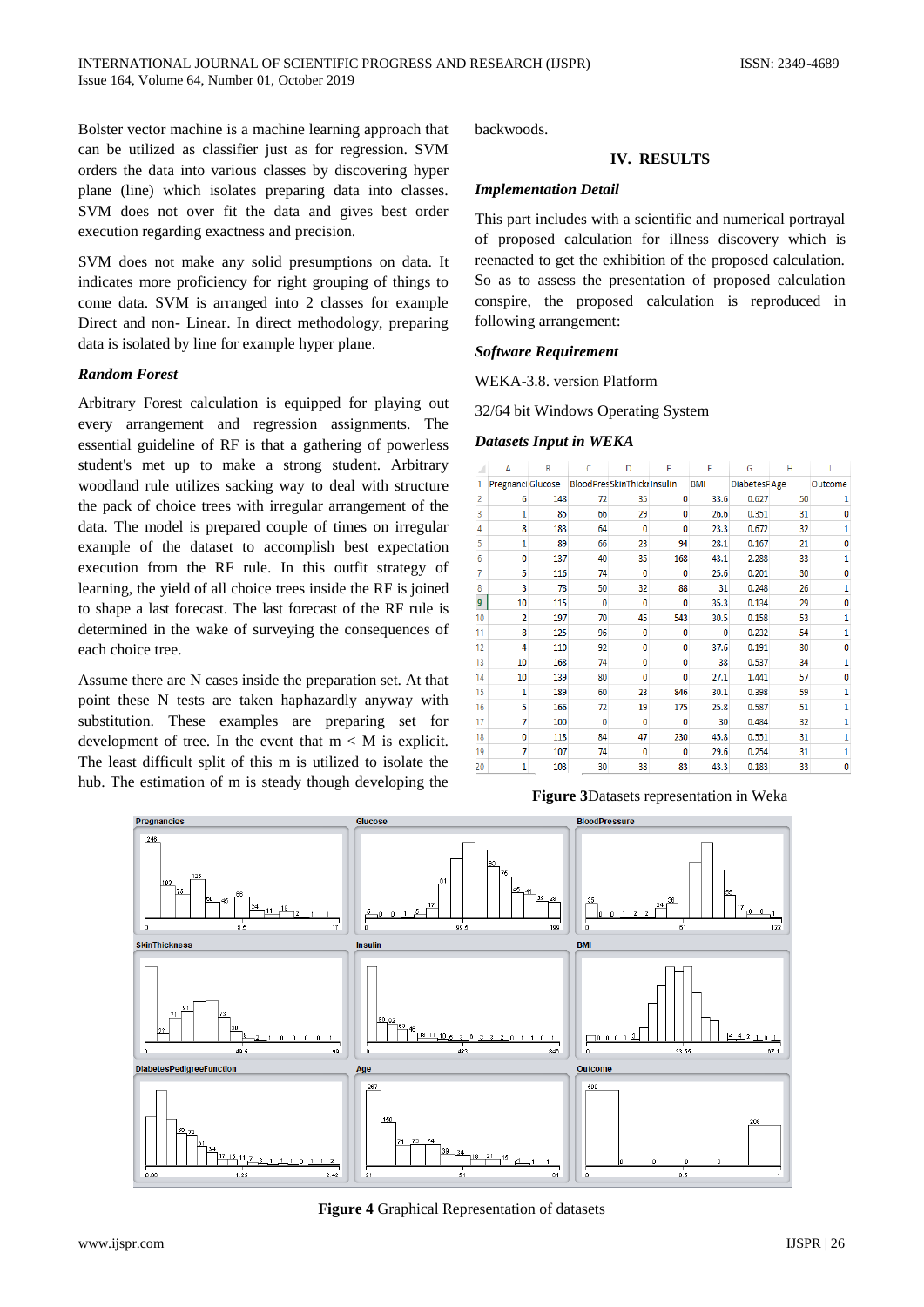| <b>O</b> Weka Explorer                                                                                                                                 | п                                                                                                                                                                                                                                                       | $\times$ |
|--------------------------------------------------------------------------------------------------------------------------------------------------------|---------------------------------------------------------------------------------------------------------------------------------------------------------------------------------------------------------------------------------------------------------|----------|
| Preprocess<br>Classify<br>Associate<br>Cluster                                                                                                         | Select attributes<br>Visualize                                                                                                                                                                                                                          |          |
| <b>Classifier</b>                                                                                                                                      |                                                                                                                                                                                                                                                         |          |
| <b>RandomForest</b> -P 100 -1100 -num-slots 1 -K 0 -M 1.0 -V 0.001 -S 1<br>Choose                                                                      |                                                                                                                                                                                                                                                         |          |
| <b>Test options</b>                                                                                                                                    | <b>Classifier output</b>                                                                                                                                                                                                                                |          |
| ◯ Use training set<br>$\bigcirc$ Supplied test set<br>Set<br>Cross-validation Folds<br>10<br>◯ Percentage split<br>66<br>$\frac{0}{6}$<br>More options | SkinThickness<br>Insulin<br><b>BMT</b><br>DiabetesPedigreeFunction<br>Age<br>Outcome<br>10-fold cross-validation<br>Test mode:<br>=== Classifier model (full training set) ===                                                                          |          |
| (Num) Outcome<br>▼<br>Start<br>Stop                                                                                                                    | <b>RandomForest</b><br>Bagging with 100 iterations and base learner                                                                                                                                                                                     |          |
| <b>Result list (right-click for options)</b><br>13:31:06 - trees.RandomForest                                                                          | weka.classifiers.trees.RandomTree -K 0 -M 1.0 -V 0.001 -S 1 -do-not-check-capabilities<br>Time taken to build model: 0.84 seconds<br>=== Cross-validation ===<br>$==$ Summary $==$<br>Correlation coefficient<br>0.536<br>Mean absolute error<br>0.3123 |          |
|                                                                                                                                                        | Root mean squared error<br>0.403<br>Relative absolute error<br>68.6677 %<br>Root relative squared error<br>84.4642 %<br>Total Number of Instances<br>768<br>$\rightarrow$                                                                               |          |

**Figure 5** Applying Algorithm

Table 1: Result Analysis of Diabetes Disease Detection

| <b>Diabetes Disease Detection</b> |           |          |           |  |  |
|-----------------------------------|-----------|----------|-----------|--|--|
| Recall                            | Precision | Accuracy | F measure |  |  |
|                                   | 0.982     | 0.993    | 0.991     |  |  |

Table 2: Result Analysis of Kidney Disease Detection

|        | <b>Kidney Disease Detection</b> |          |         |  |  |
|--------|---------------------------------|----------|---------|--|--|
| Recall | Precision                       | Accuracy | measure |  |  |
|        | 0.987                           | 0.993    | 0.993   |  |  |

Table 3: Comparative Result Analysis of Diabetes Disease Detection

| <b>Accuracy Measurement</b> |                           |        |  |  |  |
|-----------------------------|---------------------------|--------|--|--|--|
| <b>Algorithm</b> used       |                           |        |  |  |  |
| Existing Work [14]          | J48                       | 92.43% |  |  |  |
| Proposed Work               | <b>SVM, Random Forest</b> | 99.35% |  |  |  |

## **V. CONCLUSIONS**

www.ijspr.com IJSPR | 27 In data mining, astute techniques are connected so as to remove data designs. There are colossal chances to help doctors manage this enormous measure of data. The medical data mining has incredible potential for investigating the concealed examples in the data sets. These examples can be used for clinical analysis. Acknowledgment and characterization of examples in

multivariate patient qualities empower expectation of future results dependent on past encounters. Our investigation predicts and orders the data with a sensible precision. It helps in quality medicinal services administrations dependent on the patient's needs, side effects and inclinations. It limits the hanging tight time for medical treatment.

The proposed methodology produces results that are anything but difficult to-translate and simple to execute. For this examination work, the proposed calculation is connected on three distinct sicknesses that are diabetes infection, kidney ailment to confirm the superior exhibitions of the framework.

Because of study, the proposed calculation is planned utilizing SVM and RF calculation and thusly the test result demonstrates the exactness of 99.35%, 99.37 and 99.14 on diabetes, kidney and liver illness separately. Correctnesses acquired for these two different ways were also high. Acquired outcomes give support to plan and gauge proposed framework in order to assess the commitment of a malady finding. To show the intensity and adequacy of the proposed framework results execution are contrasted and some current work and it's been broke down that the proposed calculation had accomplished most noteworthy precision. Along these lines, the proposed framework is a productive, basic and explicit apparatus for any sort of sickness location and distinguishing proof.

#### **REFERENCES**

[1]. Boris Milovic & Milan Milovic 2012, "Prediction and Decision Making in Health Care using Data Mining",